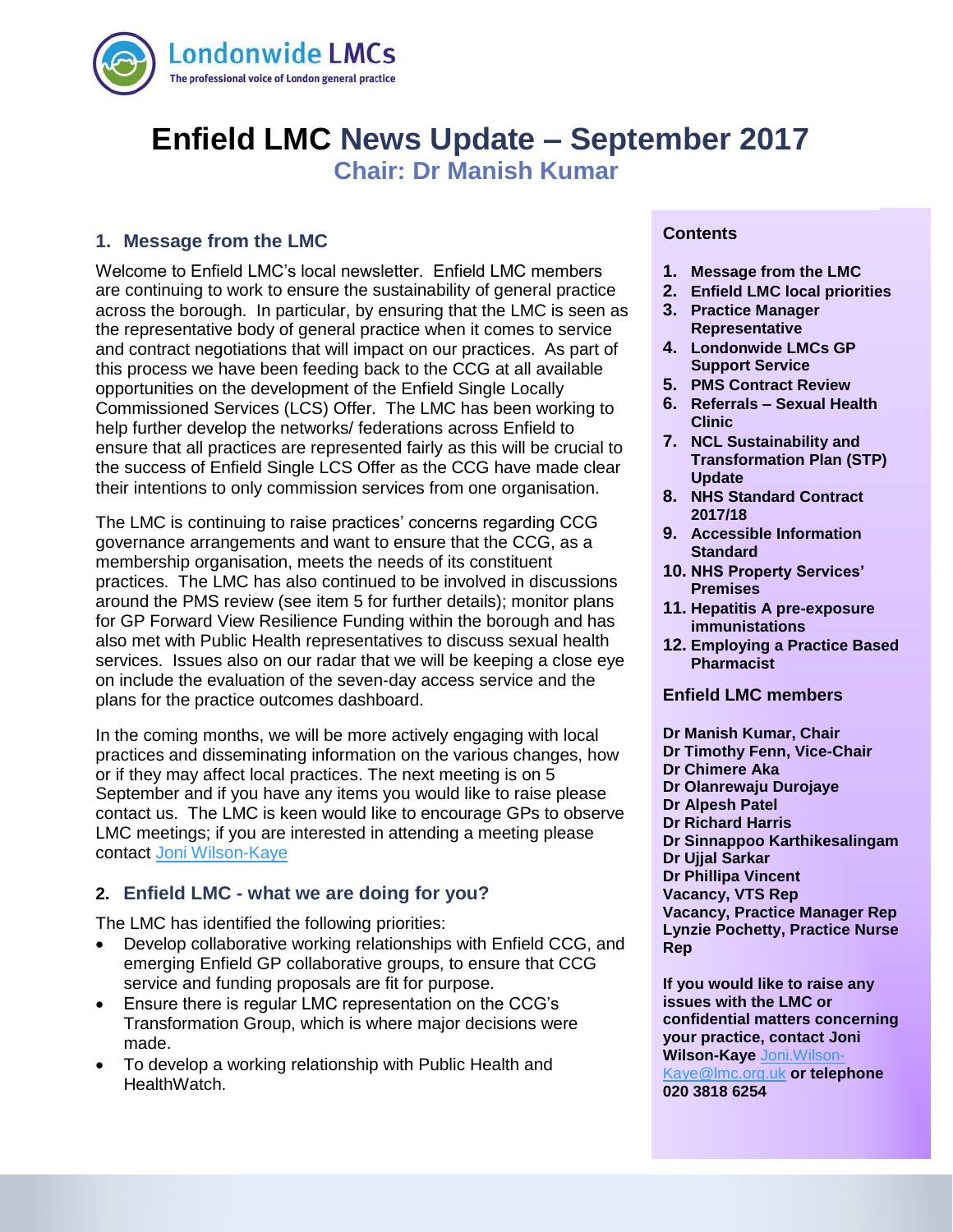# **3. Practice Manager Representative**

Are you interested in becoming more involved with the LMC? We would particularly like to hear from a Practice Manager who would like to join the LMC to bring the views from the manager's perspective to the table. We would also welcome more input from constituents, so please contact us as below if you have any questions.

# **4. Are you struggling? Contact us at Londonwide LMCs GP Support Service**

Do you feel that your practice is struggling? You can seek confidential advice and support from the Londonwide LMC's GP Support team for any individual doctor or practice in difficulty. The team offers help and guidance on all practice related matters including contracts, performance, premises, payments, mergers, retirements and partnerships. Particularly if you are thinking about resigning your contract, taking 24-hour retirement or merging with another practice, please get in touch with one of the team for expert, tailor made advice. It's much easier to save contracts from the start! Contact the team on: [gpsupport@lmc.org.uk.](mailto:gpsupport@lmc.org.uk)

# **5. PMS Contract Review**

Enfield LMC has both PMS and GMS representatives attending the NCL PMS Review Oversight Group which has been set up to agree a set of overarching principles across the five boroughs. The Oversight Group has submitted a request to NHSE that the changes to the PMS contract should be implemented from 1 April 2018. It has also agreed in principle, a four-year transitionary period for funding changes to ensure funding is equalised across both GMS and PMS practices whilst not destabilising general practice within the borough. It has been agreed that any savings made from the PMS contract will be reinvested into general practice within the borough. Enfield CCG has not yet written a PMS plan or shared its commissioning intentions with the LMC; we will continue to reinforce the importance of sharing this information as soon as possible so that we can ensure we can feed into the process and get the best possible outcome for all practices across the borough.

# **6. Referrals – Sexual Health Clinic**

In response to a number of referrals for the sexual health clinic being misdirected practices should be aware that the correct address for referral letters to the Town Clinic.

The Town Clinic, 4-5 Burleigh Way, Enfield EN2 6AE.

Alternatively, referral letters to the sexual health clinic can be sent securely via NHS.net to: [northmid.enfieldclinics@nhs.net](mailto:northmid.enfieldclinics@nhs.net) - Using 'contraception' in the subject line.

#### **LLMC Practice Mergers Guidance**

**This provides a summary of some of the issues that practices need to take account of in discussions on mergers with the other practice(s) - this can be accessed [HERE](http://www.lmc.org.uk/visageimages/guidance/2016/Practice%20Mergers%20Guidance.pdf).**

#### **LLMC Patient Engagement Project**

**Londonwide LMCs Patient Engagement Project team conducted a patient engagement survey on experiences of patient participation groups (PPGs).**

**The results for the Patient Engagement Survey can be found [HERE](https://www.lmc.org.uk/article.php?group_id=16207).** 

**It is a contractual requirement to have a** 

**PPG. For more information on the Patient Engagement Project, please email.**

**Further resources relating to the Patient Engagement Project can be found** [HERE](https://www.lmc.org.uk/patient-engagement)**.**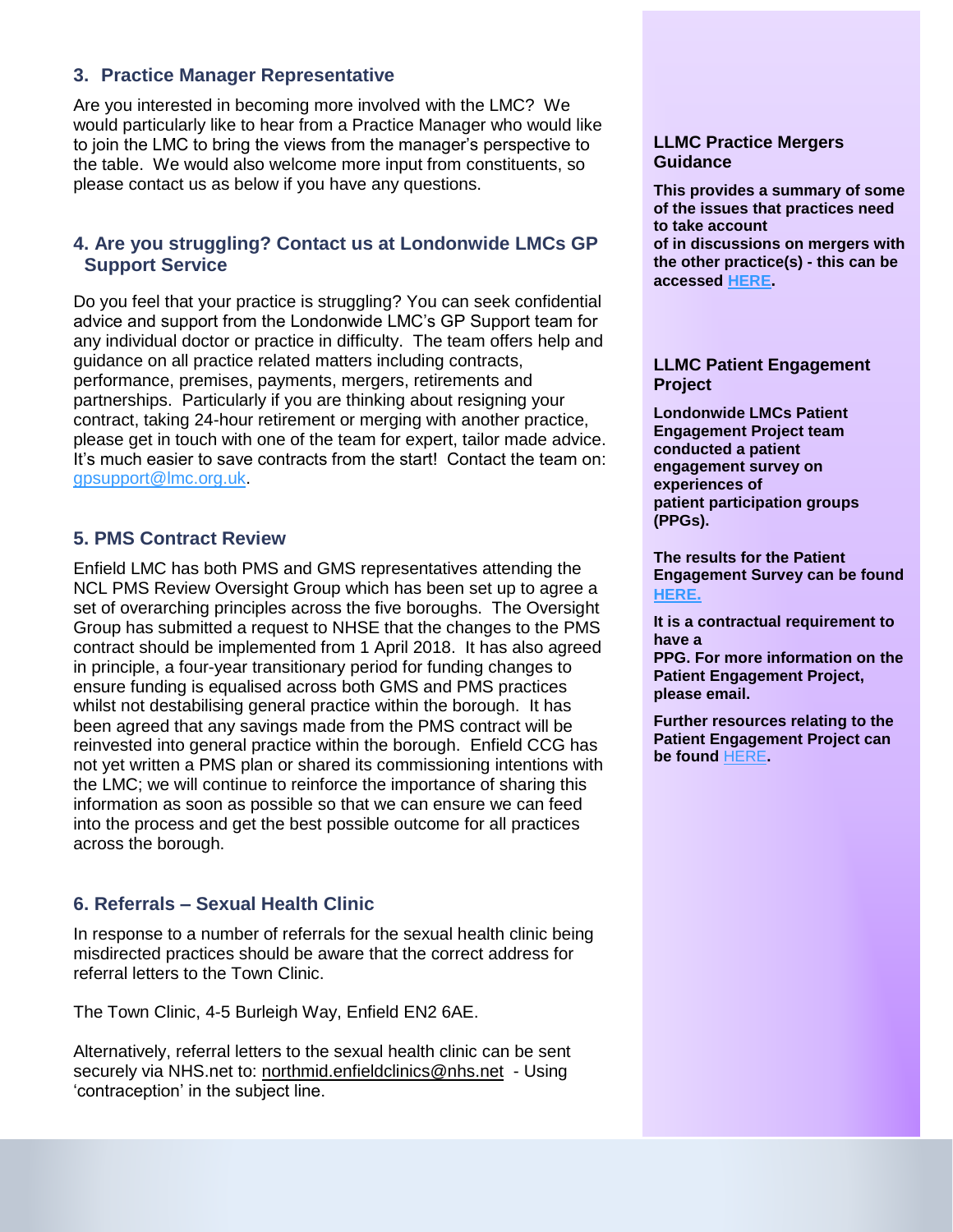# **7. NCL Sustainability and Transformation Plan (STP) Update**

Helen Petterson, in her role as NCL STP convener, is due to meet with the NCL LMC Chairs and Vice-Chairs and key members of her team in the Autumn to discuss how the LMCs and the STP team can work together; Noreen Dowd will be representing Enfield in this team. The NCL STP will now be known as North London Partners in Health and Care; a website has been set up with the latest copy of the [plan.](http://www.northlondonpartners.org.uk/ourplan/)

# **8. NHS Standard Contract 2017/18**

The GPC has secured further changes to the NHS standard hospital contract for 2017/19 which should help to alleviate some of the pressures faced by general practice. GPC has updated its [suite of](https://www.bma.org.uk/collective-voice/committees/general-practitioners-committee/gpc-current-issues/nhs-england-standard-hospital-contract-guidance)  [templates](https://www.bma.org.uk/collective-voice/committees/general-practitioners-committee/gpc-current-issues/nhs-england-standard-hospital-contract-guidance) which also incorporates the April 2016 changes in the [NHS](https://www.england.nhs.uk/wp-content/uploads/2016/07/letter-contract-requirements.pdf)  [England standard hospital contract.](https://www.england.nhs.uk/wp-content/uploads/2016/07/letter-contract-requirements.pdf)

# **9. Accessible Information Standard**

Since 31 July 2016 all GP practices had to be fully compliant with all aspects of the Accessible Information Standards.

The Accessible Information Standard aims to ensure that people who have a disability or sensory impairment receive information that can be accessible and understood. Any organisation that provides NHS or adult social care will need to implement these standards and compliance with the accessible information standard SCCI1605 (set out in section 250 the Health and Social Care Act).

The standard requires organisations to:

- Ask people if they have any information or communication needs and find out how to meet those needs.
- Record those needs clearly.
- Highlight or flag the person's file or notes so that it is clear they have the information or communications needs.
- Share people's information and communication needs with other providers of NHS and adult social care, when they have consent to do so.
- Take steps to ensure that people receive information which they can access and understand, and receive communication support if they need it.

For further information see either the Londonwide article on this or in the BMA document ['Focus on the Accessible Information Standard for](http://www.lmc.org.uk/visageimages/pdfs/2016/LLMC%20Newsletters/BMA_Focus-on-the-Accessible-Information-Standard-April-2016%20%282%29.pdf)  [GP practices in England'](http://www.lmc.org.uk/visageimages/pdfs/2016/LLMC%20Newsletters/BMA_Focus-on-the-Accessible-Information-Standard-April-2016%20%282%29.pdf) as well as [FAQs.](http://www.lmc.org.uk/visageimages/pdfs/2016/LLMC%20Newsletters/Accessible%20information%20standard%20insert%201.pdf)

**National Diabetes Audit**

**Whilst most practices are already taking part in this annual audit, please remember that from July 2017 all practices will be contractually required to allow collection of data relating to the NDA.**

#### **FGM**

**The current GMC guidance and fact sheet are** [here.](http://www.gmc-uk.org/guidance/27724.asp)